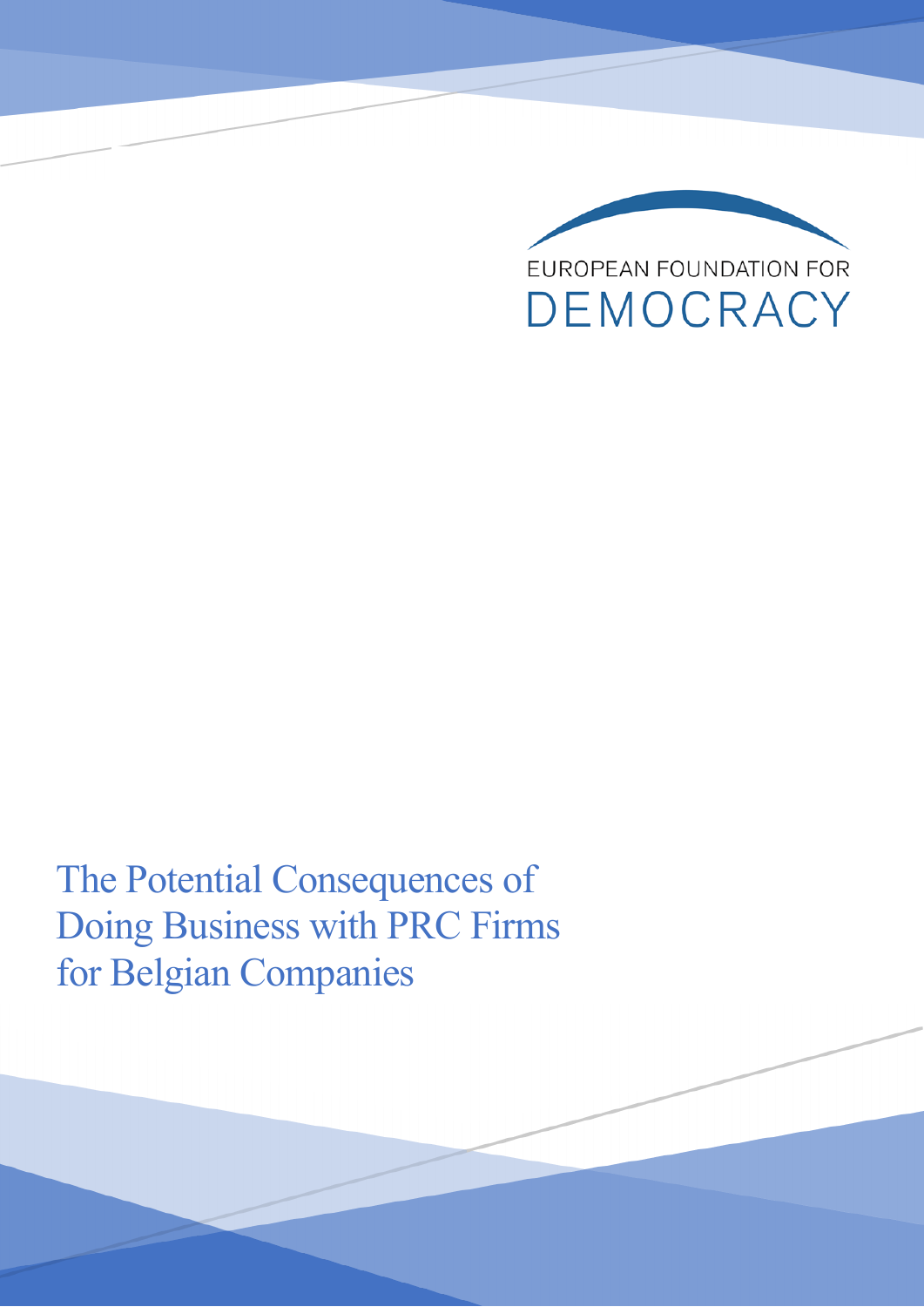

## Briefing Title: The Potential Consequences of Doing Business with PRC Firms for Belgian Companies

Author: Pieter Cleppe<sup>1</sup>

### Executive Summary

**EN**: The suffering of the Uyghur minority in the People's Republic of China (PRC) and testimonies demonstrating that they are victims of forced labour on a massive scale have triggered all kinds of policy reactions in the West, whereby due diligence obligations are imposed on companies that are trading with PRC firms to make sure that there is no forced labour benefitting their supply chains. France has been the first country to issue such regulation and has been followed by the Netherlands, Germany and the United States, in various forms. A legislative proposal has also been submitted in Belgium, while the European Commission has presented its proposal for a directive. On top of this, both reputational and legal issues have arisen for multinationals companies.

**NL**: Het lijden van de Oeigoerse minderheid in de Volksrepubliek China en de vaststellingen dat zij het slachtoffer zijn van dwangarbeid op grote schaal hebben in het Westen tot allerlei beleidsmaatregelen geleid, waarbij aan bedrijven die handel drijven met China een "due diligence"-verplichting wordt opgelegd om ervoor te zorgen dat er in hun toeleveringsketens geen dwangarbeid voorkomt. Frankrijk was het eerste land dat dergelijke regelgeving uitvaardigde, wat ook in aangepaste vorm werd gevolgd door Nederland, Duitsland en de Verenigde Staten. In België is ook een wetsvoorstel ingediend, terwijl ook de Europese Commissie met een voorstel voor een richtlijn hierover kwam. De kwestie heeft er bovendien toe geleid dat multinationals zowel met reputatierisico's als met juridische risico's te maken krijgen.

**FR**: La souffrance de la minorité Ouïghoure dans la République populaire de Chine (RPC) et le constat qu'elle est victime de travail forcé à grande échelle ont déclenché toute une série de mesures politiques en Occident imposant des obligations de « due diligence » aux entreprises ayant des relations commerciales avec la RPC afin de s'assurer qu'il n'y ait pas de travail forcé dans leurs chaînes d'approvisionnement. La France a été le premier pays à publier une telle réglementation, suivie depuis par les Pays-Bas, l'Allemagne et les États-Unis, sous diverses formes. Une proposition législative a également été soumise en Belgique, tandis que la Commission européenne a présenté une proposition de directive. Ce problème a également amené des multinationales à être confrontées à la fois à des risques juridiques et d'atteinte à leur réputation.

<sup>&</sup>lt;sup>1</sup> The author is the Vice-President of Belgian think tank Libera (Twitter:  $@$ pietercleppe)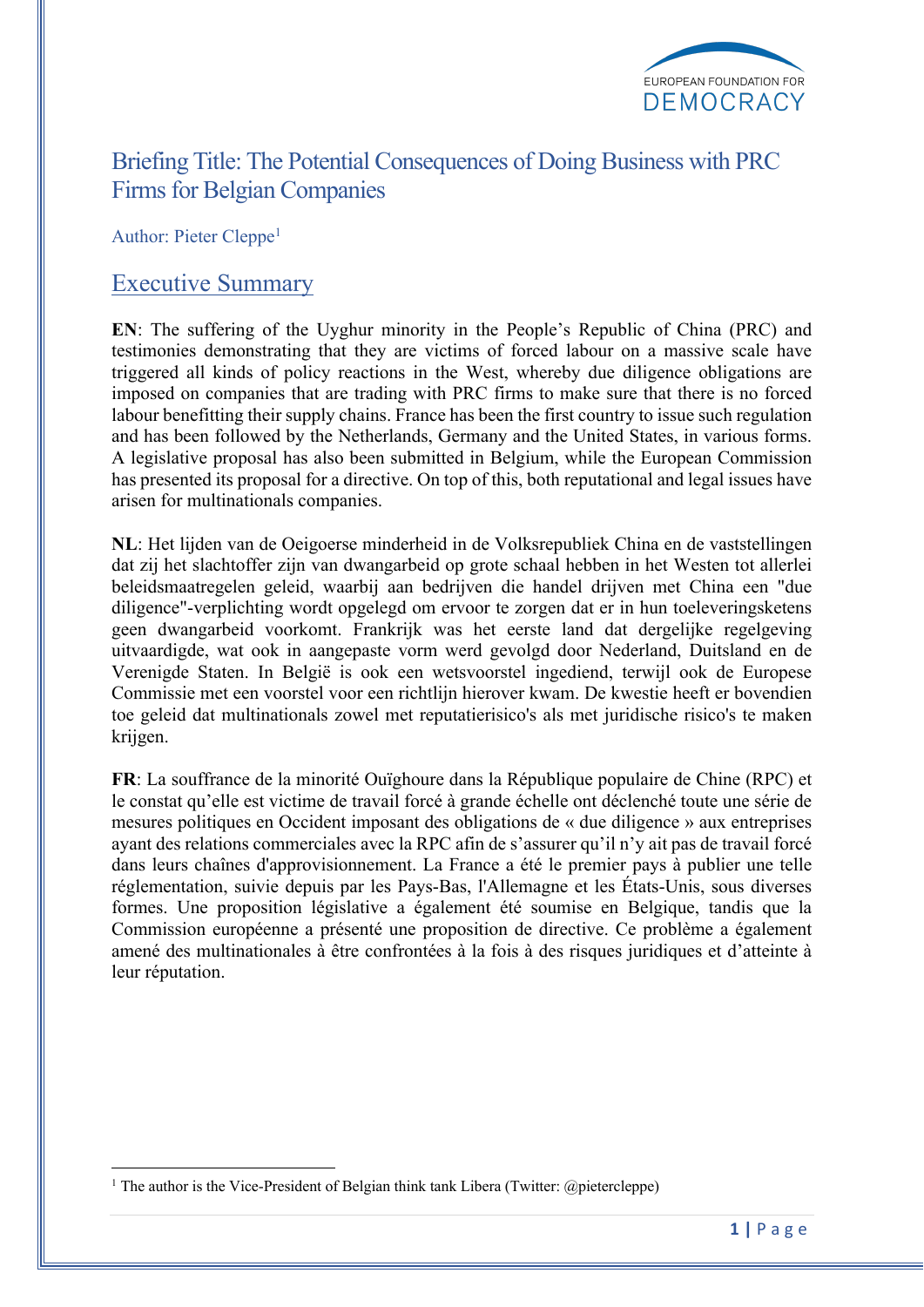

# I. Introduction

### Background:

More and more attention is being dedicated to the importance of the protection of human rights in the context of trade and production. Companies are faced with regulations imposing "due diligence" requirements on them. Often, this involves requirements to provide a certain degree of transparency in a company's supply chain.

The problem of modern slavery has been highlighted in reports, such as the "Global slavery index"<sup>2</sup> or the International Labour Organization's "Global estimate of forced labour" report<sup>3</sup>. Migration crises notably contributed to the increase in severity of this problem in Europe<sup>4</sup>.

The International Labour Organization defines victims of forced labour as people that are "trapped in jobs which they were coerced or deceived into and which they cannot leave"<sup>5</sup>. There are estimates of up to 40 million victims worldwide<sup>6</sup>.

### Forced labour in the PRC:

The forced labour in the PRC highlights a specific challenge given the prominence of the PRC as a manufacturing hub. Many countries have criticized the PRC for its treatment of the Uyghurs, including the UK, Canada, Australia, Japan as well as the EU and its member states<sup>7</sup>. The United States have accused the PRC of having "carried out a mass detention and political indoctrination campaign against Uyghurs, who are predominantly Muslim, and members of other ethnic and religious minority groups in the Xinjiang Uyghur Autonomous Region (Xinjiang), a large region in western China"8 .

One estimate puts the number of victims at one million people, detained under the pretext of "vocational training" and to counter "terrorism." The European Union has stated that it "is gravely concerned about the arbitrary detentions, unfair trials and unjust sentencing of human rights defenders, lawyers, and intellectuals." The EU goes on to mention a number of concrete names that "among many others, Chang Weiping, Chen Jianfang, Chen Yunfei, Cheng Yuan, Ding Jiaxi, Gao Zhisheng, Guo Quan, Huang Qi, Li Qiaochu, Li Yuhan, Liu Feiyue, Qin Yongmin, Qin Yongpei, Tiyip Tashpolat, Sakharov Prize laureate Ilham Tohti, Pastor Wang Yi, Wang Zang, Wu Gan, Wuge Jianxiong, Xu Zhiyong, and Yu Wensheng, as well as the EU citizen Gui Minhai have been unjustly convicted, arbitrarily detained, or forcibly disappeared. We call for the immediate and unconditional release of these individuals, as well as other prisoners of conscience." Human rights groups have long complained about this as well<sup>9</sup>.

<sup>2</sup> https://www.globalslaveryindex.org/

<sup>3</sup> https://www.ilo.org/global/topics/forced-labour/policy-areas/statistics/lang--en/index.htm and https://knowledge4policy.ec.europa.eu/dataset/ds00079\_en

<sup>4</sup> https://reliefweb.int/report/world/europe-records-biggest-rise-slavery-due-vulnerable-migrants-global-index <sup>5</sup> https://www.ilo.org/global/topics/forced-labour/policy-areas/statistics/lang--en/index.htm and

https://knowledge4policy.ec.europa.eu/dataset/ds00079\_en

<sup>6</sup> https://reliefweb.int/report/world/global-estimates-modern-slavery-forced-labour-and-forced-marriage

<sup>7</sup> https://www.wsj.com/articles/japan-calls-on-china-to-improve-conditions-for-uyghurs-hong-kong-11617629893

<sup>8</sup> https://www.state.gov/forced-labor-in-chinas-xinjiang-region/

<sup>9</sup> https://www.hrw.org/report/2021/04/19/break-their-lineage-break-their-roots/chinas-crimes-against-humanitytargeting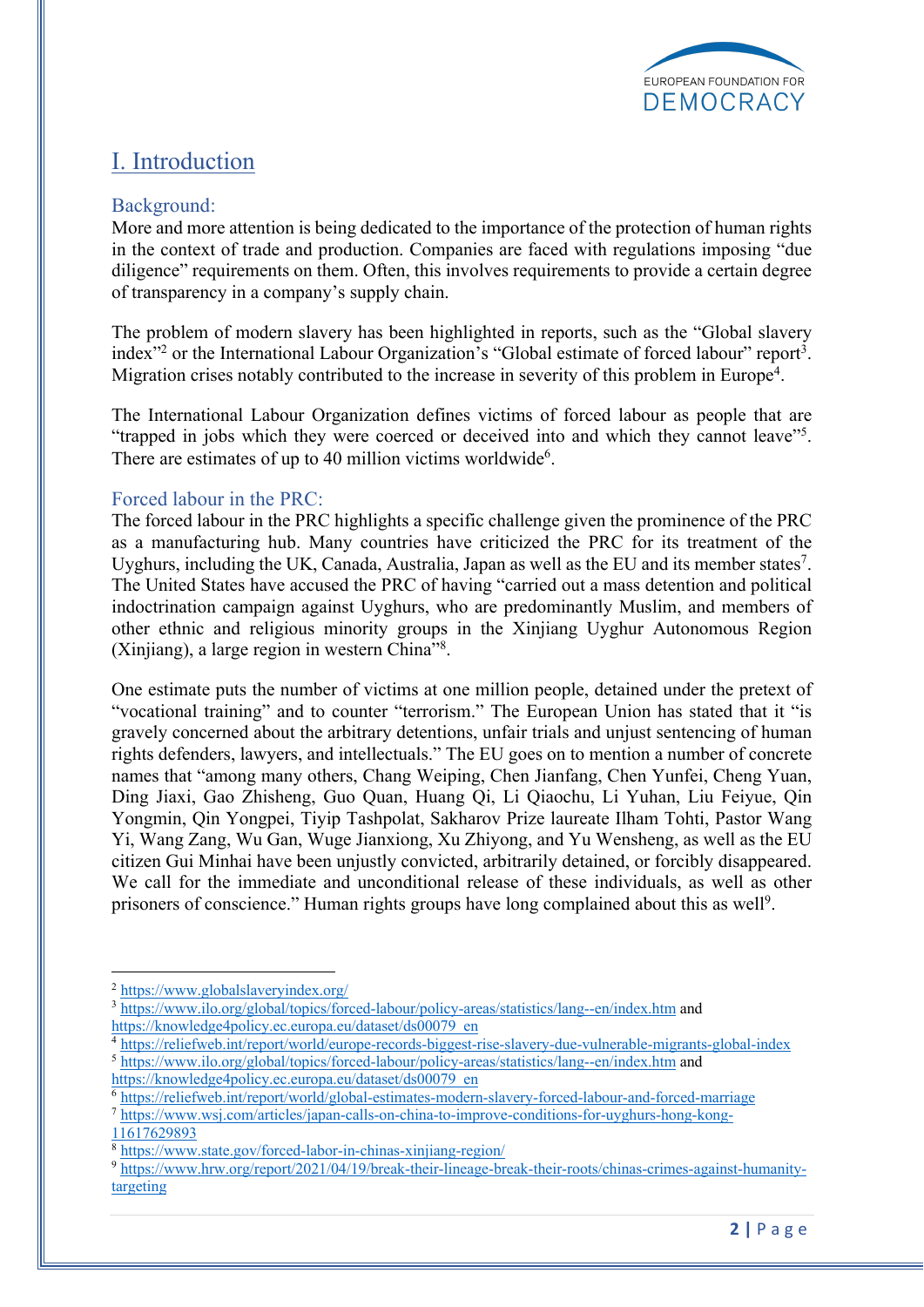

#### Why does this matter for Belgian businesses?

Belgium's thriving business sector is deeply integrated into global supply chains. This means that the activities of Belgian companies in the global market, may at one point feel or have already been impacted by the consequences of all kinds of new "due diligence" obligations regulations, whether they are Belgian, EU or even U.S. regulations<sup>10</sup>.

## II. An overview of potential new legislation aimed at countering forced labour in supply chains

#### At the EU level:

In February 2022, the European Commission released its Proposal for a Directive on corporate sustainability due diligence<sup>11</sup>. This is meant to "include effective action and enforcement mechanisms to ensure that forced labour does not find a place in the value chains of EU companies"12, as it has concluded that "voluntary action does not appear to have resulted in large scale improvement across sectors"<sup>13</sup>. The European Parliament has demanded that the proposal should include "other measures such as the prohibition of the importation of products related to severe human rights violations"14, but such a ban on goods produced with forced labour was not included by the Commission in its proposal<sup>15</sup>, even if the Commission is reportedly still working on this aspect of the proposal, however, this may take years<sup>16</sup>.

In July 2021, the Commission and the European External Action Service (EEAS) published a document titled "Guidance on due diligence to help EU companies to address the risk of forced labour in their operations and supply chains, in line with international standards", which "explains the practical aspects of due diligence"17. On top of this, the EU has already put in place mandatory standards in some sectors.

If passed, the newly proposed obligations<sup>18</sup>, aimed at addressing human rights violations and environmental abuses in company's supply chains, would apply to companies with more than 500 employees and a net worldwide turnover of  $E$ 150 million, as well as to companies with more than 250 employees and a net turnover of more than  $640$  million, if at least half of their turnover comes from a "high impact" sector, such as the textile industry, mining or agriculture<sup>19</sup>. Companies from countries outside of the EU would also need to comply if they

<sup>17</sup> https://ec.europa.eu/commission/presscorner/detail/en/IP\_21\_3664

<sup>10</sup> https://www.brusselstimes.com/news/business/145679/masks-produced-by-slave-labour-in-china-on-sale-inbelgium

<sup>&</sup>lt;sup>11</sup> https://ec.europa.eu/info/publications/proposal-directive-corporate-sustainable-due-diligence-and-annex\_en https://ec.europa.eu/commission/presscorner/detail/en/IP\_21\_3664

<sup>12</sup> https://ec.europa.eu/commission/presscorner/detail/en/IP\_21\_3664

<sup>&</sup>lt;sup>13</sup> https://ec.europa.eu/info/sites/default/files/1\_1\_183885\_prop\_dir\_susta\_en.pdf

<sup>14</sup> https://www.europarl.europa.eu/legislative-train/theme-an-economy-that-works-for-people/file-corporate-duediligence

<sup>15</sup> https://www.politico.eu/newsletter/brussels-playbook/on-high-alert-due-diligence-law-world-of-yesterday/

<sup>16</sup> https://www.scmp.com/news/china/article/3168094/eu-punish-rights-abuses-supply-chains-forced-labour-banfollow https://twitter.com/fbermingham/status/1496483612291739649

https://trade.ec.europa.eu/doclib/docs/2021/july/tradoc\_159709.pdf

<sup>18</sup> https://www.scmp.com/news/china/article/3168094/eu-punish-rights-abuses-supply-chains-forced-labour-banfollow

<sup>19</sup> https://twitter.com/fbermingham/status/1496428995939815424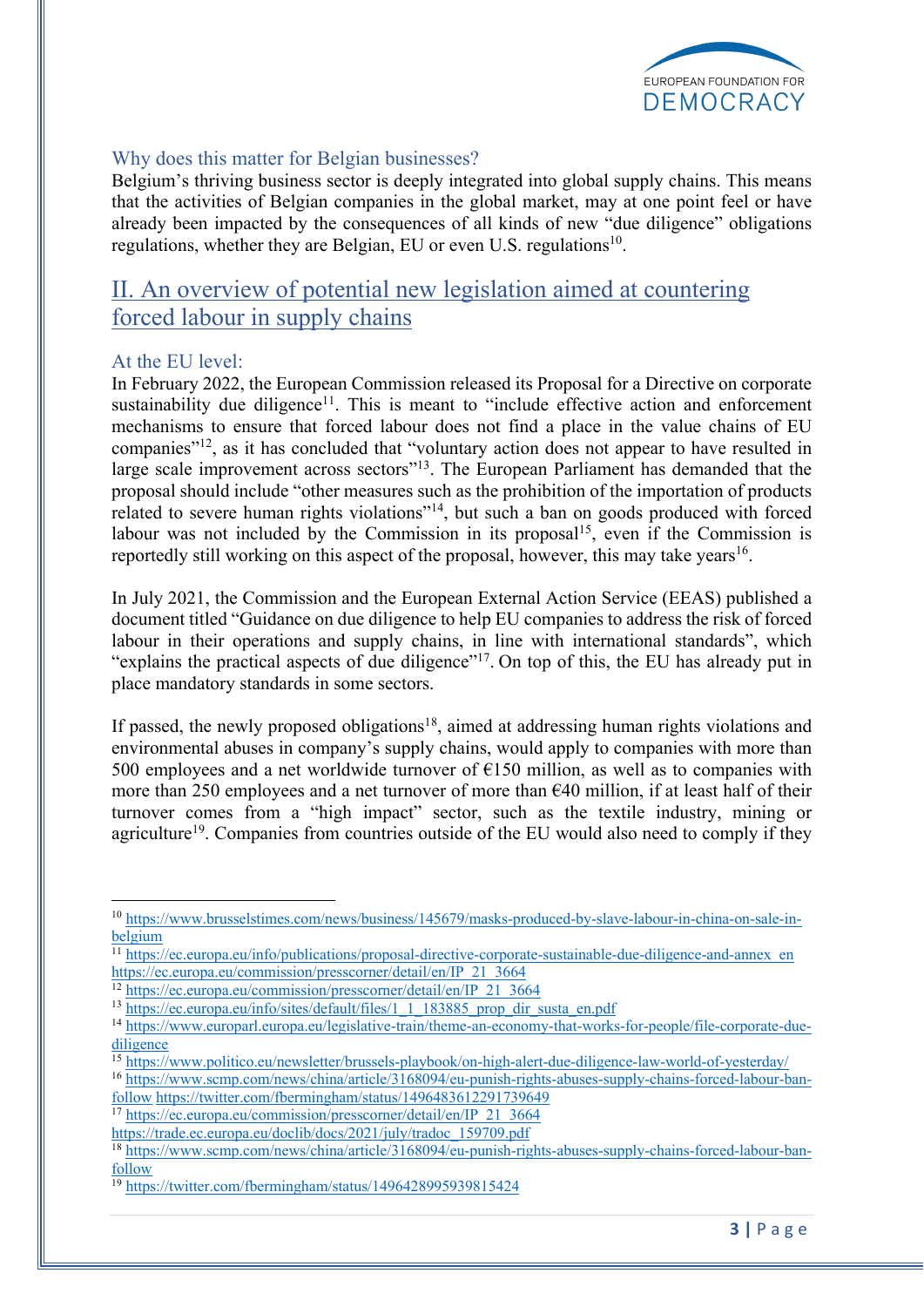

have a net turnover of at least  $\epsilon$ 150 million or  $\epsilon$ 40 million within the EU, depending on their size and the industry sector in which they operate<sup>20</sup>.

The proposal's enforcement mechanisms would include both the use of sanctions and the establishment of a civil liability regime to deal with cases of non-compliance<sup>21</sup>. In the case of sanctions, this would come in the form of fines, to be determined at the national level<sup>22</sup>, while the civil liability regime would allow people who have been negatively affected by an EU company's practices to take the company to court in an EU member state, if the company did not sufficiently act to prevent, minimise, end, or mitigate the adverse impacts of its business activity. However, if EU companies have "used contractual cascading and assurance and put in place measures to verify compliance with it", they can escape civil liability<sup>23</sup>.

#### At the Belgian level:

Belgian Members of Parliament have proposed due diligence legislation for companies that would "impose a duty of care on companies and to make them accountable with regards to respect for human, labour and environmental rights, throughout their value chain<sup>"24</sup>. The proposal was submitted by the Social Democrat and Green Parties. In February 2021, 60 Belgian companies issued a letter in support of such legislation, lamenting that "only 37 per cent of companies practice integrated care, according to a European Commission poll"<sup>25</sup>. The largest Belgian business association VBO-FEB has called for a "nuanced, pragmatic approach<sup>"26</sup>, putting forward a number of principles that need to be followed, including proportionality, avoiding legal uncertainty and fragmentation, opting for a sectoral approach, merely imposing an obligation to make an effort, and avoiding making companies liable for things beyond their control.

### Direct/indirect consequences of these legislations for Belgian companies:

According to a recent study that was commissioned by the European Commission and conduct by the British Institute of International and Comparative Law, Civic Consulting and LSE Consulting, the cost of "due diligence requirements to identify, prevent, mitigate and account for abuses of human rights, including the rights of the child and fundamental freedoms, serious bodily injury or health risks, environmental damage, including with respect to climate" would amount to 0.14 percent of turnover for small and medium-sized enterprises and 0.009 percent for multinationals<sup>27</sup>. Complying with due diligence requirements in foreign jurisdictions comes with a cost for Belgian companies, while non-compliance carries legal consequences. On top of that, apart from the challenge to comply, there are all kinds of other risks involved, including

<sup>20</sup> https://www.euractiv.com/section/economy-jobs/news/leak-eu-due-diligence-law-to-apply-only-to-1-ofeuropean-companies/ https://ec.europa.eu/info/sites/default/files/1\_1\_183885\_prop\_dir\_susta\_en.pdf https://www.politico.eu/newsletter/brussels-playbook/on-high-alert-due-diligence-law-world-of-yesterday/

<sup>&</sup>lt;sup>21</sup> https://ec.europa.eu/info/sites/default/files/1\_1\_183885\_prop\_dir\_susta\_en.pdf

<sup>&</sup>lt;sup>22</sup> https://www.politico.eu/newsletter/brussels-playbook/on-high-alert-due-diligence-law-world-of-yesterday/

<sup>&</sup>lt;sup>23</sup> https://ec.europa.eu/info/sites/default/files/1\_1\_183885\_prop\_dir\_susta\_en.pdf

<sup>24</sup> https://www.dekamer.be/FLWB/PDF/55/1903/55K1903001.pdf

<sup>25</sup> https://www.tijd.be/opinie/algemeen/belgie-is-toe-aan-inhaalbeweging-voor-ketenzorgbedrijven/10333702.html

<sup>&</sup>lt;sup>26</sup> https://www.vbo-feb.be/actiedomeinen/ethiek--maatschappelijke-verantwoordelijkheid/ethiek-maatschappelijke-verantwoordelijkheid/zorgplicht-een-genuanceerde-pragmatische-houding-op-basis-vanfeiten-en-rede/

 $^{27}$  https://op.europa.eu/en/publication-detail/-/publication/8ba0a8fd-4c83-11ea-b8b7-01aa75ed71a1/language-en https://www.tijd.be/opinie/algemeen/belgie-is-toe-aan-inhaalbeweging-voor-ketenzorgbedrijven/10333702.html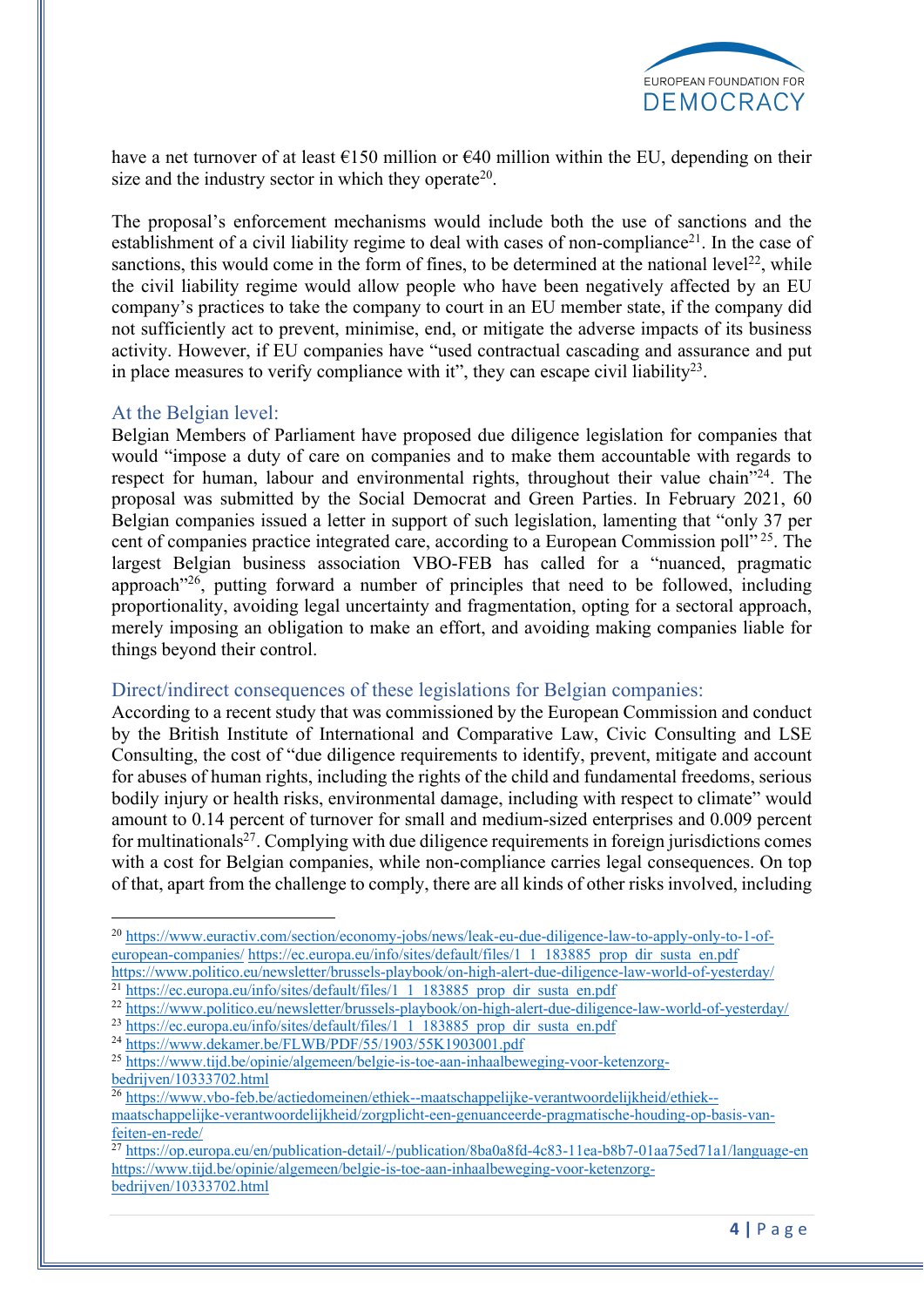

reputational damage and even criminal liability, which will be discussed at the end of this briefing.

## III. Legislation in other countries on countering forced labour in supply chains

### EU Member States:

In 2017, **France**, adopted due diligence legislation, entitled '*loi relative au devoir de vigilance*' the first EU country to do so<sup>28</sup>. This law obligates major French companies to develop, publish and implement appropriate measures to identify risks and prevent violations of human rights and fundamental freedoms, human health and safety, and the environment. It came in response to various human and environmental disasters involving multinational companies. The law only applies to companies established in France that employ at least 5,000 employees in France or 10,000 worldwide.

The obligation rests on parent companies and contractors to identify and prevent violations of human rights and damage to the environment resulting not only from their own activities, but also from activities by the companies they control, as well as the activities of their subcontractors and suppliers with whom they have an established business relationship<sup>29</sup>.

In 2019, the **Netherlands** passed a law on the duty of care for child labour<sup>30</sup>. This legislation obligates companies that sell goods or provide services to Dutch end-users, to exercise due care and to prevent those goods and/or services from being produced with the help of child labour.

In 2021, **Germany** adopted legislation on mandatory supply chain care. The legislation will come into force in 2023 to initially cover companies with 3,000 or more employees, and from 2024 onwards, companies with 1,000 or more employees. These companies are required to identify risks of human rights violations and environmental destruction from direct suppliers if they gain "substantiated knowledge" of potential abuses. This has been extended to indirect suppliers. They must also take countermeasures and demonstrate these measures to the German authorities, which can issue fines if companies violate their due diligence obligations $31$ .

### United Kingdom:

No legislation similar to the one in Germany or France currently exists in the UK, despite campaigners demands. <sup>32</sup> The UK's new Environment Act 2021 does introduce due diligence and reporting obligations in relation to "forest risk commodities"33. There is the 2015 "Modern Slavery Act<sup>134</sup>, which grants tools to law enforcement to fight modern slavery. In December 2021, the UK government hinted it may follow the U.S. lead in banning PRC imports with

<sup>28</sup> https://www.asso-sherpa.org/wp-content/uploads/2019/03/FAQ-FR-2017-comp.pdf

<sup>29</sup> https://www.asso-sherpa.org/wp-content/uploads/2019/03/FAQ-FR-2017-comp.pdf

<sup>30</sup> https://www.stibbe.com/en/news/2021/april/de-wet-zorgplicht-kinderarbeid-en-de-opkomst-van-humanrights-due-diligence-van-vrijwilligheid-naar

<sup>&</sup>lt;sup>31</sup> https://www.business-humanrights.org/en/latest-news/german-due-diligence-law/

<sup>&</sup>lt;sup>32</sup> https://www.ecotextile.com/2021070628042/labels-legislation-news/campaigners-call-for-uk-due-diligencelaw.html

 $\frac{33 \text{ https://www.herbertsmithfreehills.com/latest-thinking/uk-government-opens-consulation-on-world-leading-}{}$ due-diligence-law

<sup>34</sup> https://www.gov.uk/government/news/uk-government-announces-business-measures-over-xinjiang-humanrights-abuses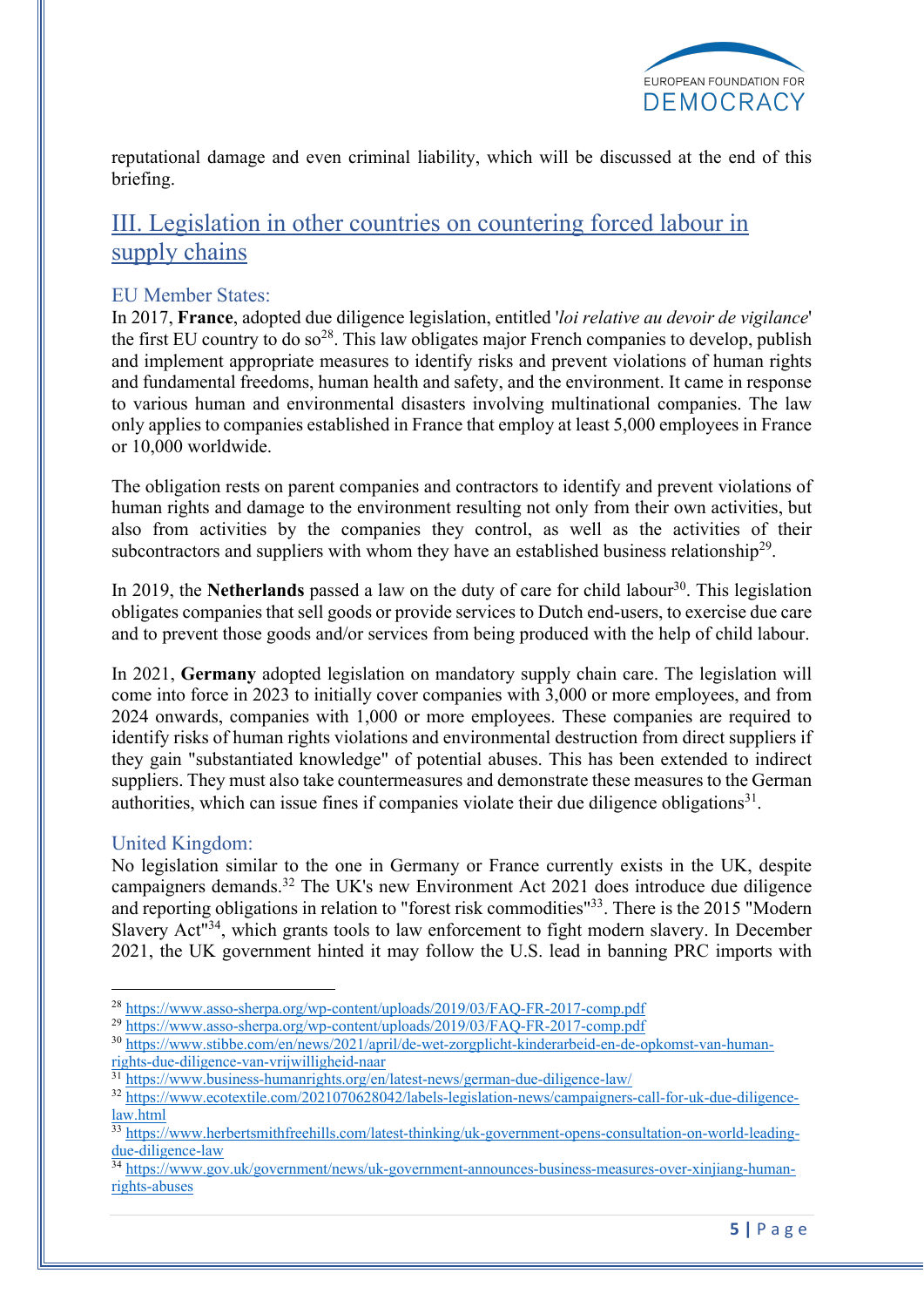

forced labour links. UK MPs have called for such a move, suggesting restrictions on imports of cotton and solar panels<sup>35</sup>.

#### United States:

In July 2021, six U.S. agencies published the "Xinjiang Supply Chain Business Advisory", which includes guidelines and information on dealing with human rights abuses in the PRC province of Xinjiang<sup>36</sup>. The agencies are able to issue and/or enforce legally binding measures, which can include, for example, Withhold Release Orders (WROs) from the U.S. Customs and Border Protection (CBP), entry of companies or individuals into the U.S. Department of Commerce's Entity List or List of Goods Produced by Child Labor or Forced Labor, visa restrictions and other sanctions by the Department of the Treasury.

Importantly, European companies can also be affected by these developments<sup>37</sup>. If they maintain business relations in or into the U.S., they are advised to examine more closely their supply chains for potential human rights abuses, particularly in regard to products/companies from the PRC.

The U.S. agencies have listed four main areas that entail risks of human rights abuses in supply chains<sup>38</sup>:

- o Developing or investing in surveillance software or technology that the PRC government uses in Xinjiang.
- o Directly or indirectly procuring goods or workers from Xinjiang if there is or could be a connection to forced labour.
- o Delivering commodities, software, or technology from the U.S. to companies that use the described surveillance methods or forced labour.
- o Cooperating in the construction or operation of re-education camps.

On top of this, in December 2021, the U.S. Senate unanimously passed the "Uyghur Forced Labor Prevention Act", which will ban all imports from Xinjiang unless the United States can determine "clear and convincing evidence" that they are not made with forced labour<sup>39</sup>. President Biden signed the act shortly thereafter<sup>40</sup>.

## IV. Reputational Risks - A case study

A case study can clarify the challenges with regards to reputational risks related to due diligence. In 2020, a study by the Australian Strategic Policy Institute (ASPI) linked 83 multinationals including Nike, Adidas, Apple, Microsoft and Samsung to forced labour of

<sup>35</sup> https://www.politico.eu/article/uk-could-impose-chinese-forced-labor-import-ban/

https://www.theyworkforyou.com/debates/?id=2022-01-20b.489.6&s=c https://www.reuters.com/article/usbritain-china-rights-idUSKBN2B9038

<sup>36</sup> https://www.noerr.com/en/newsroom/news/human-rights-supply-chain-requirements-in-the-usa

<sup>&</sup>lt;sup>37</sup> https://www.noerr.com/en/newsroom/news/human-rights-supply-chain-requirements-in-the-usa

<sup>38</sup> https://www.noerr.com/en/newsroom/news/human-rights-supply-chain-requirements-in-the-usa

<sup>39</sup> https://www.axios.com/uyghur-forced-labor-china-nicholas-burns-cf503f53-3031-4a84-9320 eaa7309cf535.html

<sup>40</sup> https://www.state.gov/the-signing-of-the-uyghur-forced-labor-preventionact/#:~:text=This%20new%20law%20gives%20the,a%20priority%20for%20this%20Administration.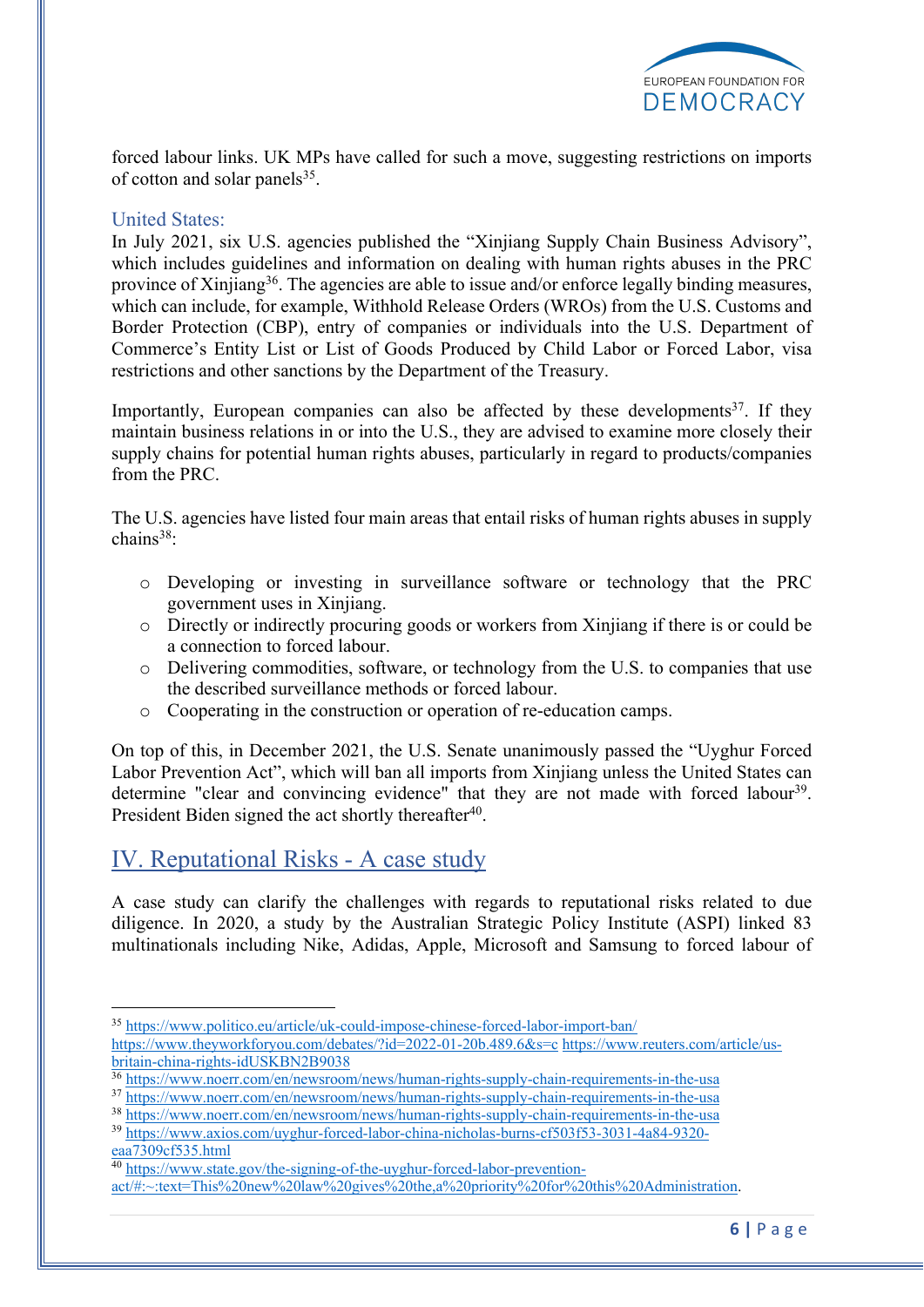

Uyghurs in factories across the  $PRC<sup>41</sup>$ . It is worth taking a closer look at Nike, which issued a statement claiming it "does not have relationships with" the factories in the Xinjiang Uyghurs Autonomous Region (XUAR) named in the ASPI report and does not source directly from the XUAR42. It added that the company is "conducting ongoing diligence with our suppliers in [the PRC] to identify and assess potential risks related to employment of people from XUAR<sup>"43</sup>.

Similar statements, concerning reports that Uyghurs were being forced to pick cotton in Xinjiang were made by other companies, like H&M, in 2020<sup>44</sup>. These resurfaced early 2021 following the announcement of Western sanctions on senior PRC officials over human rights abuses and the mass internment of Uyghur Muslims in Xinjiang, with the PRC immediately retaliating with tit-for-tat measures.45 Nike's refusal to use Xinjiang-made cotton was followed by PRC consumer boycotts. This fate also befell other Western brands, like H&M, Burberry, and Adidas, following their decision to no longer source cotton from Xinjiang due to difficulties conducting credible due diligence in the region.<sup>46</sup> Still, at least for Nike, these consumer boycotts were only temporary.47

### V. Legal Risks - A case study

Another interesting case-in-point to clarify is how criminal law may already impose due diligence obligations. This case involves a legal complaint in France against fashion retailers<sup>48</sup>. The claimants here are three civil society organisations – Sherpa, Collectif Ethique sur l'étiquette and European Uyghur Institute – that have filed a complaint with the Paris Prosecutor Office against several multinationals in the garment industry, accusing them of being involved, through their suppliers, in the forced labour imposed on the Uyghur population within the PRC. Similar complaints were filed in other European countries. In Germany, in September 2021, and in the Netherlands, in December 2021.

In France, the alleged legal basis for the claim is "concealment of the crime of aggravated bondage, crime of human trafficking in an organized gang, crime of genocide and crime against humanity<sup>"49</sup>. French prosecutors decided to open an investigation into four multinational fashion retailers: Uniqlo France, owned by Fast Retailing; Inditex, which owns Zara and Bershka; SMCP, the owner of the French fashion labels Sandro and Maje; and the footwear company Skechers<sup>50</sup>. The case is still pending.

<sup>41</sup> https://www.aspi.org.au/report/uyghurs-sale

<sup>42</sup> https://purpose.nike.com/statement-on-xinjiang

<sup>43</sup> https://www.supplychaindive.com/news/nike-apple-supply-chains-forced-uighur-labor/573556/

<sup>44</sup> https://www.bbc.com/news/world-asia-china-56519411

<sup>45</sup> https://www.theguardian.com/world/2021/jul/02/france-investigates-fashion-brands-over-forced-uyghurlabour-claims

<sup>46</sup> https://www.reuters.com/article/us-china-xinjiang-sanctions-idUSKBN2BL03L

<sup>47</sup> https://sgbonline.com/survey-finds-nike-and-adidas-back-in-favor-with-chinese-consumers/

<sup>48</sup> https://www.asso-sherpa.org/forced-labor-of-uyghurs-filing-of-a-complaint-in-france-against-multinationalsfor-concealment-of-forced-labor-and-crimes-against-humanity

<sup>&</sup>lt;sup>49</sup> https://www.asso-sherpa.org/forced-labor-of-uyghurs-filing-of-a-complaint-in-france-against-multinationalsfor-concealment-of-forced-labor-and-crimes-against-humanity

<sup>50</sup> https://www.theguardian.com/world/2021/jul/02/france-investigates-fashion-brands-over-forced-uyghurlabour-claims